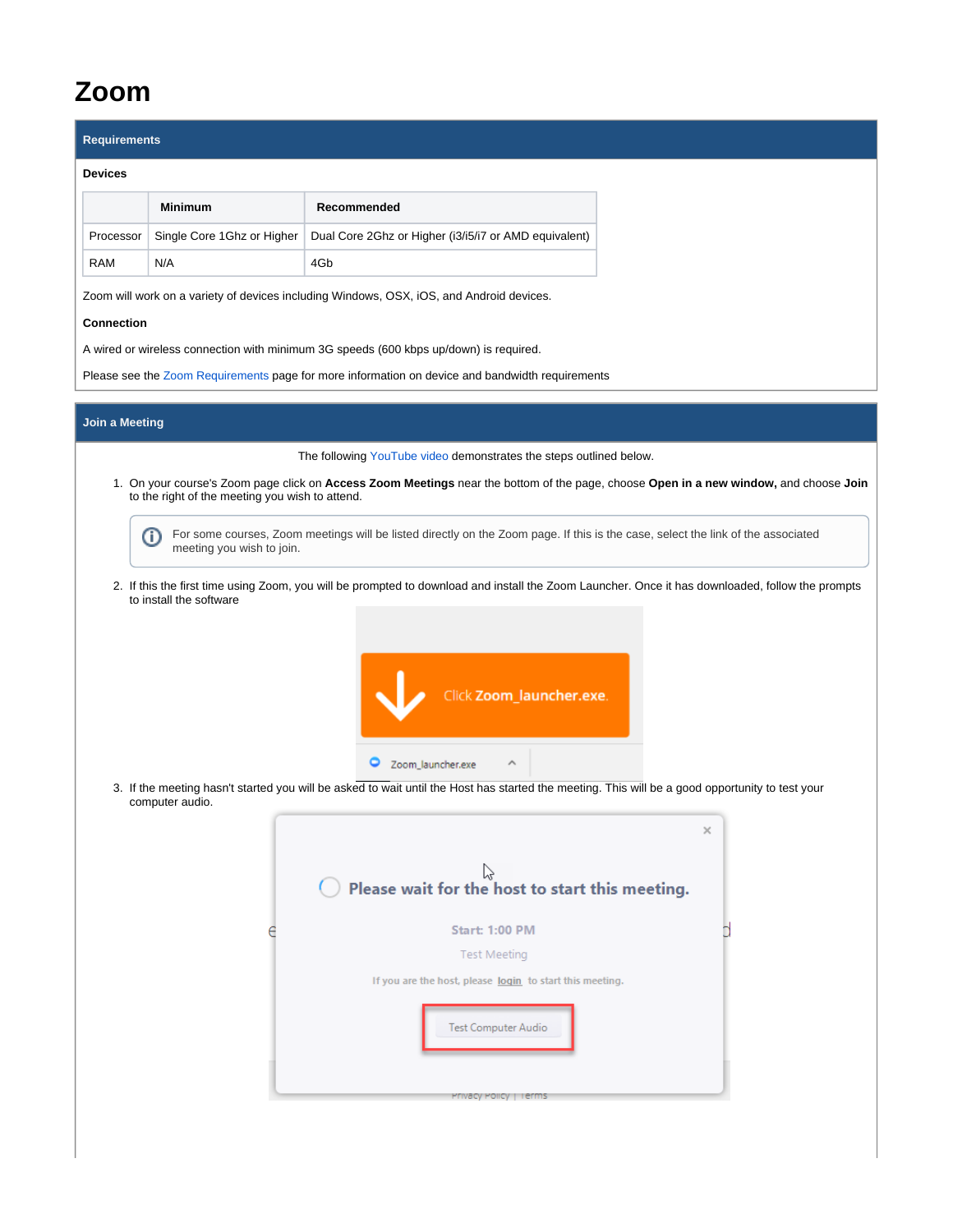4. Once the meeting has started, you will be prompted to enter your name as it appears in OnQ and choose **Join**. Zoom will remember your name for future meetings.

|                          | Zoom                                                                                                                                    | ×                                       |
|--------------------------|-----------------------------------------------------------------------------------------------------------------------------------------|-----------------------------------------|
|                          | hz<br>Please enter your name.                                                                                                           |                                         |
|                          | enrightj<br>Your Name:                                                                                                                  |                                         |
|                          | Remember my name for future meetings                                                                                                    |                                         |
|                          | Join                                                                                                                                    |                                         |
|                          | 5. On the next prompt, choose Join Audio Conference by Computer                                                                         |                                         |
|                          | Choose ONE of the audio conference options                                                                                              | ×                                       |
|                          |                                                                                                                                         |                                         |
|                          | L' Phone Call<br>д.                                                                                                                     | <b>Computer Audio</b>                   |
|                          | <b>Join Audio Conference by Computer</b><br><b>Test Computer Mic &amp; Speakers</b>                                                     | To hear others,<br>click the Join Audio |
|                          | い                                                                                                                                       |                                         |
|                          | Automatically join audio by computer when joining a meeting                                                                             |                                         |
| ☞<br>scheduled to begin. | To prevent any last minute tech issues, it's recommend that you try joining the Zoom Practice Meeting before your first live session is |                                         |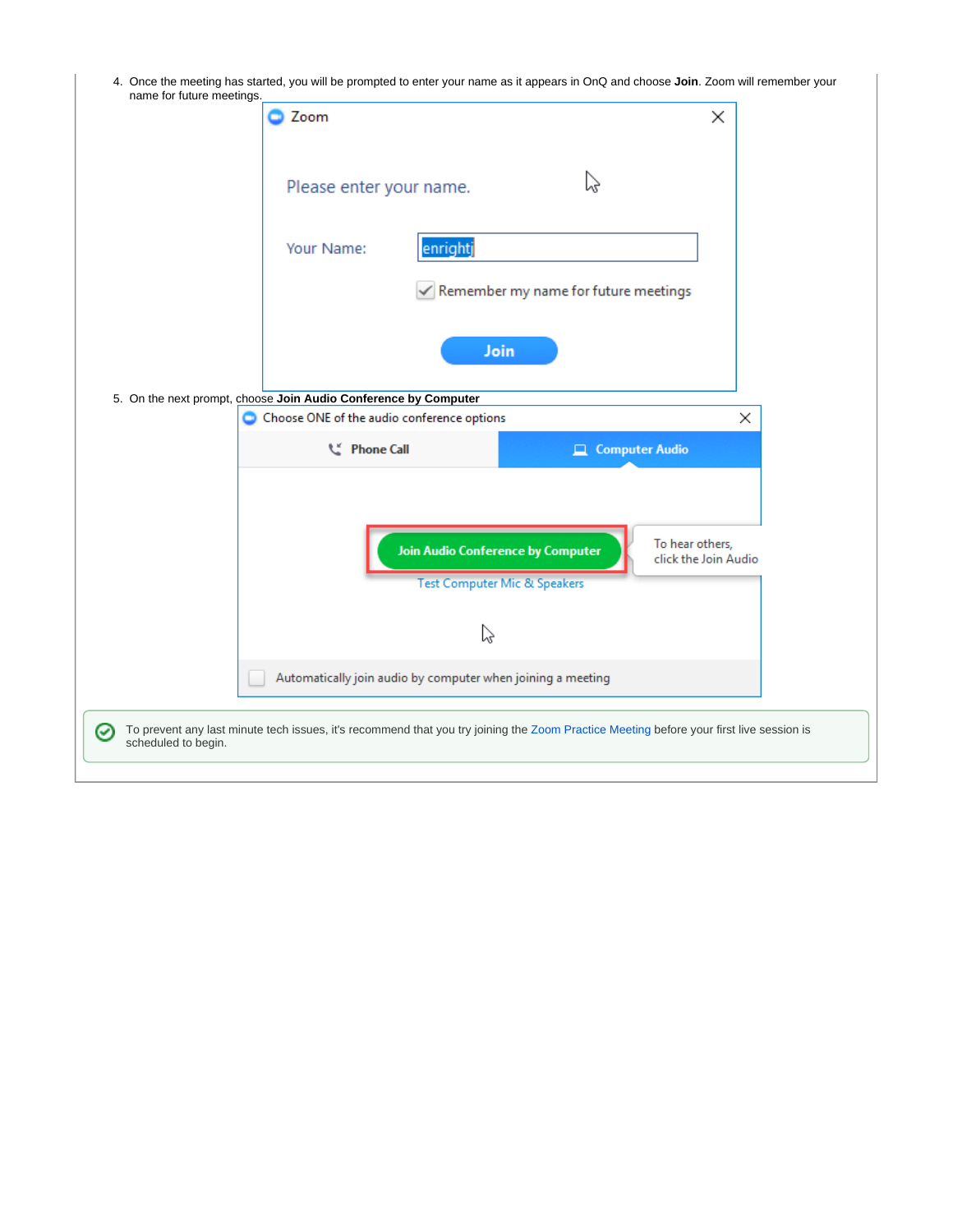|            | 1. On your course's Zoom page click on Access Zoom Meetings near the bottom of the page, choose Open in a new window                                                                                                                                                                     |
|------------|------------------------------------------------------------------------------------------------------------------------------------------------------------------------------------------------------------------------------------------------------------------------------------------|
|            | 2. In the Zoom window, select the Cloud Recordings tab<br>zoom                                                                                                                                                                                                                           |
|            | Your current Time Zone and Language are (GMT-05:00) Eastern Time (US and Canada), English 2                                                                                                                                                                                              |
|            | <b>Upcoming Meetings</b><br><b>Previous Meetings</b><br><b>Cloud Recordings</b>                                                                                                                                                                                                          |
|            | <b>Start Time</b><br><b>Topic</b>                                                                                                                                                                                                                                                        |
|            | No Data                                                                                                                                                                                                                                                                                  |
|            |                                                                                                                                                                                                                                                                                          |
| clipboard. | 3. Click on the recording you wish to view. When prompted, choose the Video Recording. This will automatically copy the passcode to your                                                                                                                                                 |
|            | Julian Enright - Sandbox III - Meeting 1                                                                                                                                                                                                                                                 |
|            | Dec 12, 2021 10:28 AM Eastern Time (US and Canada) ID: 923 8774 4580                                                                                                                                                                                                                     |
|            |                                                                                                                                                                                                                                                                                          |
|            |                                                                                                                                                                                                                                                                                          |
|            |                                                                                                                                                                                                                                                                                          |
|            |                                                                                                                                                                                                                                                                                          |
|            | D Recording-1 (13 MB)<br>D Audio only-1 (4 MB)                                                                                                                                                                                                                                           |
|            | 2021-12-12 10:28:49<br>from<br>from<br>2021-12-12 10:28:49                                                                                                                                                                                                                               |
|            |                                                                                                                                                                                                                                                                                          |
|            | 2021-12-12 10:33:45<br>2021-12-12 10:33:45<br>to<br>to                                                                                                                                                                                                                                   |
|            |                                                                                                                                                                                                                                                                                          |
|            | 4. Paste the passcode in by entering CTRL + V (on a PC) or COMMAND + V (on a Mac) and choose Watch Recording                                                                                                                                                                             |
|            | In some cases the passcode will not automatically copy over. If this is occurs, please return to the Rich LTI tab and choose the eye icon<br>below the recording to reveal the passcode. From there the passcode can be manually copied (either by right clicking or by using a keyboard |
| command).  |                                                                                                                                                                                                                                                                                          |
|            | Passcode Required - Zoom<br>Zoom Page - Julian Enright 3K<br>$x +$<br>cο<br><b>B</b> applications 304                                                                                                                                                                                    |
|            |                                                                                                                                                                                                                                                                                          |
|            | :oom                                                                                                                                                                                                                                                                                     |
|            | Course Recordings > Recording Details                                                                                                                                                                                                                                                    |
|            | Julian Enright - Sandbox III - Meeting 1                                                                                                                                                                                                                                                 |
|            | Dec 12, 2021 10:28 AM Eastern Time (US and Canada) (D) 923 8774 4580                                                                                                                                                                                                                     |
|            |                                                                                                                                                                                                                                                                                          |
|            | - 68                                                                                                                                                                                                                                                                                     |
| Ø          | Differenting 1 (13 MB)<br>Chludlo only-1 (4 Mb)<br>2021-12-12 10:<br>from<br>2021-12-12 10:28:49<br>from                                                                                                                                                                                 |
|            | to:<br>2021-12-12<br>to<br>2021-12-12 10:33:45<br>Passcode ******<br>Passcode Annun<br>◎昏                                                                                                                                                                                                |
|            |                                                                                                                                                                                                                                                                                          |